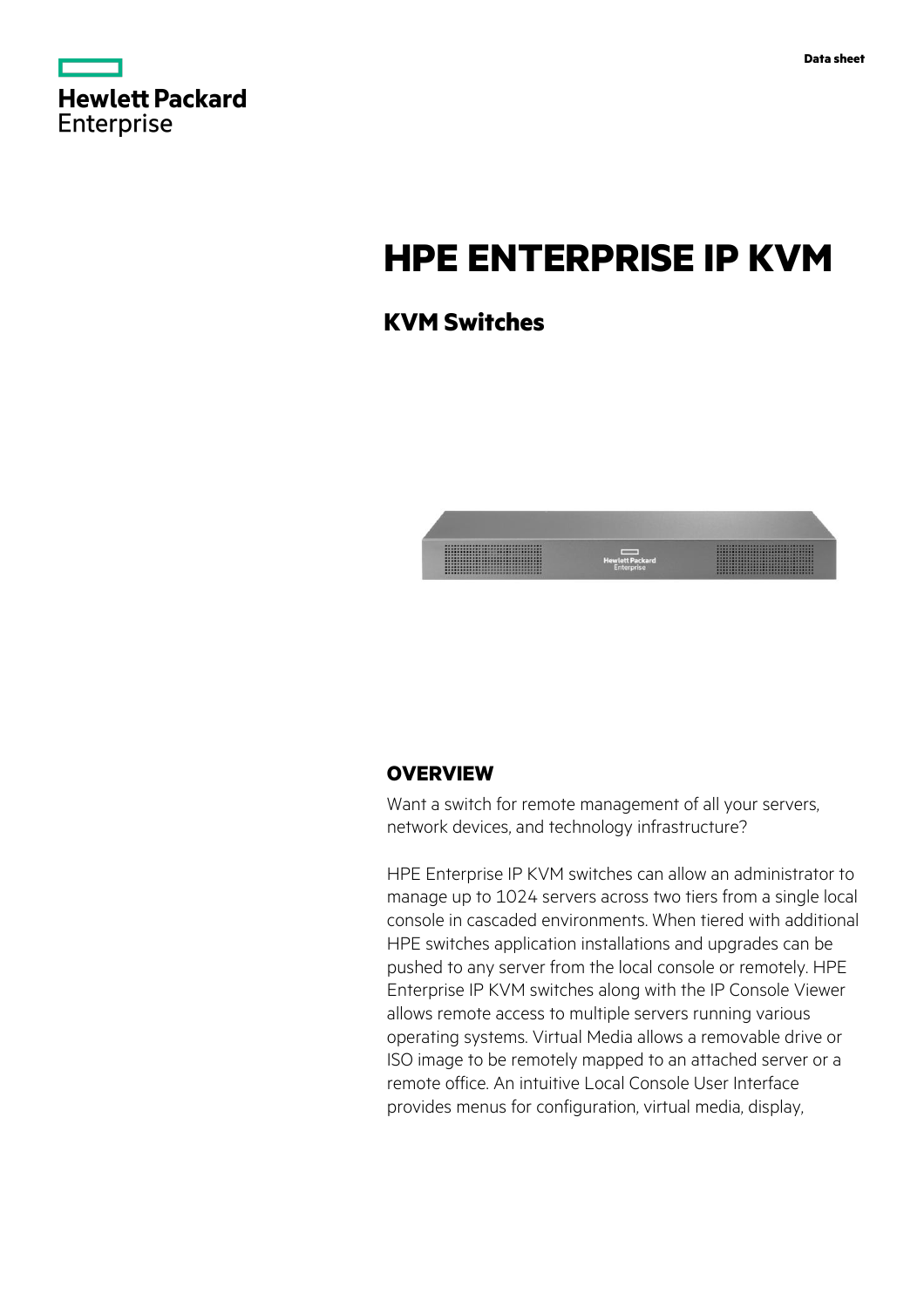security and upgrades that is the same as the On Board Web Interface (OBWI) used for remote management. Implement two-factor authentication to increase security in the data center with CAC compatibility.

# **FEATURES**

### **Improved Functionality, Performance, and Security to the Data Center**

HPE Enterprise IP KVM switches provides Smart Card or Common Access Card (CAC) support to the server.

Tiering port. For companies requiring direct remote access in every rack can now aggregate local access to the IP Console Switches for a row of racks to a single console as well as at each rack giving them two local users.

New video compression allows 1600x1200 @ 60Hz or 1680 x 1050 @ 60Hz 16-bit color for remote sessions without impacting performance.

Access using SSH or Telnet compliant clients.

Up to (32) target server ports per switch for a wider range of rack density support.

### **Enhanced Remote Functionality for Quick and Easy Management**

HPE Enterprise IP KVM switches includes full remote KVM functionality giving you remote KVM control of servers and serially attached devices at near local performance.

Easily load and update software and firmware from anywhere on the LAN or WAN when used with Virtual Media Interface Adapters.

iLO compatibility-Easily switch between remote KVM and iLO sessions directly from the IP Viewer software.

Remote KVM control of servers and serially attached devices at near local performance

### **Robust Local Console User Interface**

HPE Enterprise IP KVM switches displays all system-related information on the console monitor. Same look and feel as the remote On-Board Web Interface (OBWI).

Programmable Scanning-An evaluation of system performance can be made by sequentially scanning any or all of the computers in the system. Programmable scanning allows you to determine which computers to include as well as the duration of the connection.

Configuration NVRAM-NVRAM (non-volatile RAM) makes it easy to set configuration information using commands entered from the keyboard. The NVRAM stores the resulting configuration until a user decision is made to change the information, even if the unit loses power.

Password Protection-For protection against unauthorized users, the switch box provides a local password option for security purposes as well as individual user authentication and access rights for remote users.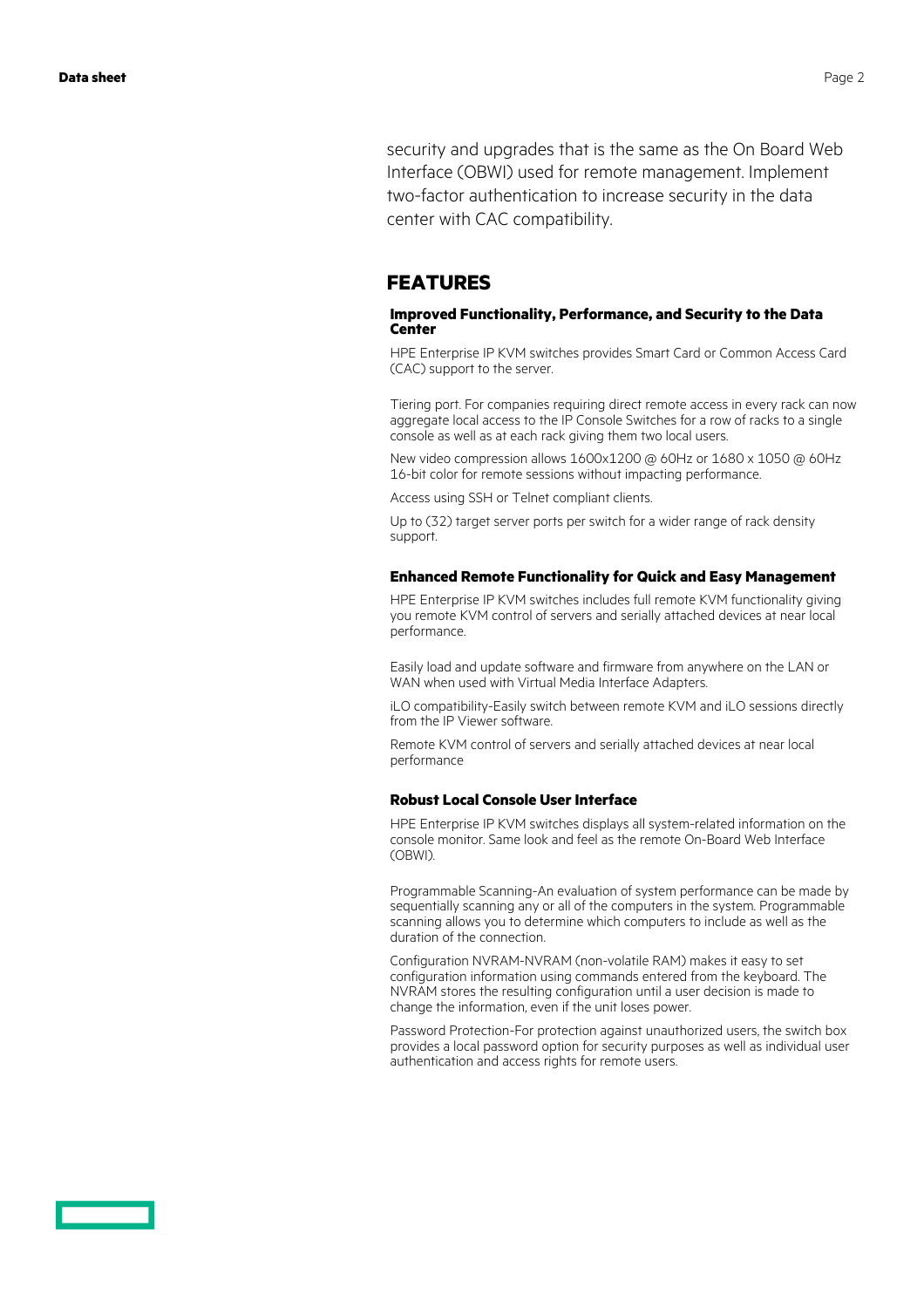## **Flexible, Versatile Design**

HPE Enterprise IP KVM switches may be mounted behind a HPE 1U Rackmount KVM Console such as the LCD8500 with slide rails provided with the switch. It can also be mounted in the side of an HPE rack with the included rails.

PS2 Virtual Media Interface Adapter supports servers with PS2 mouse and keyboard connection and a USB port for virtual media. This is the recommended interface adapter for virtual media.

USB Virtual Media Interface Adapter supports servers without PS2 mouse and keyboard connections such as Integrity servers running Microsoft Windows.

**Technical specifications HPE Enterprise IP KVM**

Warranty 0/0/3